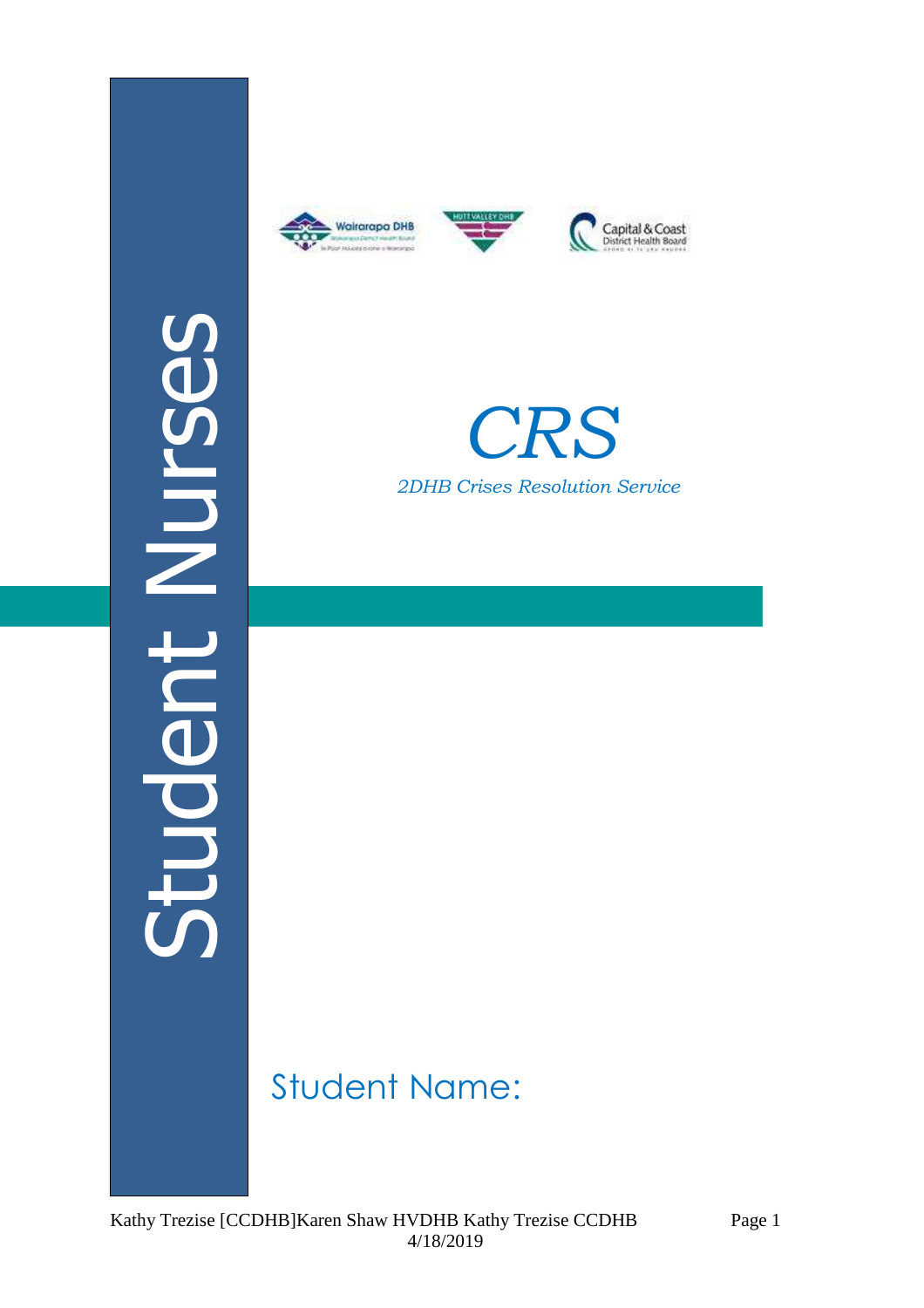## Welcome!! We are looking forward to working with you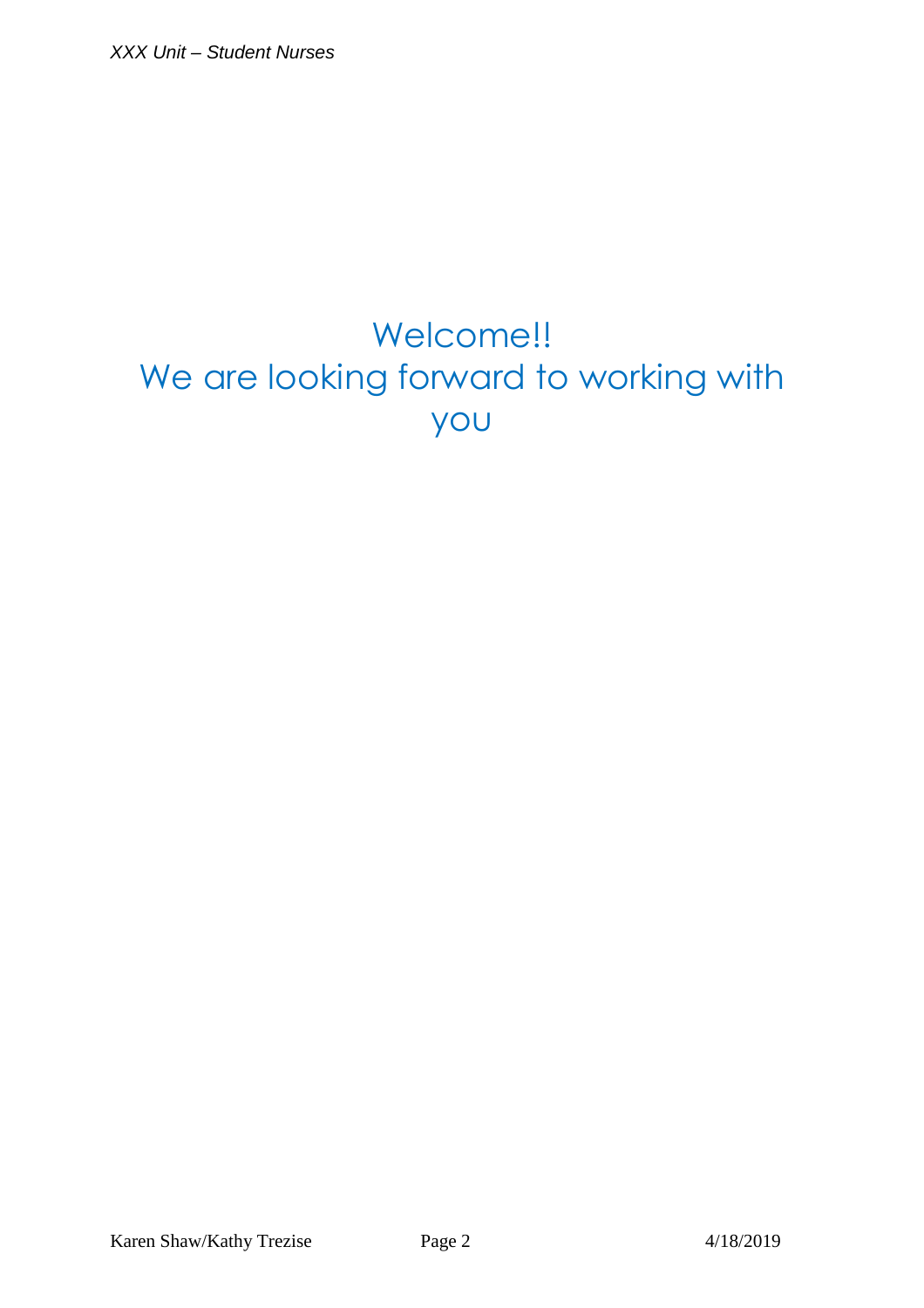#### XXX Unit – Student Nurses

The 2DHB Crisis Resolution Service (CRS) is a multidisciplinary team comprising of Consultant Psychiatrists, Psychiatric Registrar, House Surgeon, Community Mental Health Nurses, Social Workers and an Occupational Therapist.(currently have no occupational Therapist).

The service is a 2 DHB service that covers the wider Wellington region from central Wellington to Upper Hutt and the Kapiti Coast up as far as Peka Peka. The Service Currently works from 2 bases: Kenepuru, and Lower Hutt .

 The service also has staff based in Wellington Emergency Dept (7.30am – 11pm) and also attends the Police Hub.

The team is responsible for the assessment and treatment of people who present in crisis. CRS clinicians provide a variety of short term interventions including:

- Assessment and referral (to primary or secondary mental health or alcohol and drug services and/or social agencies and GPs)
- Short Term Case Management with a view to stabilising a crisis response and then if needed referral for ongoing mental health support and/or social agency services
- Intensive Treatment services at home as an alternative to inpatient hospital care and treatment.

We are a 24 hour 7 day service. All referrals are triaged initially by Te Haika: the mental health access service based at the BNZ tower n Porirua. They assess whether referral to the CRS is the next best step.

Referrals to CRS come from a variety of sources –self or family referral, agency referral such as Police, hospital referral via ED or from GPs. CRS sees a broad spectrum of people of all ages across the lifespan including adolescents and older people.

#### The CRS sees people for many reasons but some more common ones are :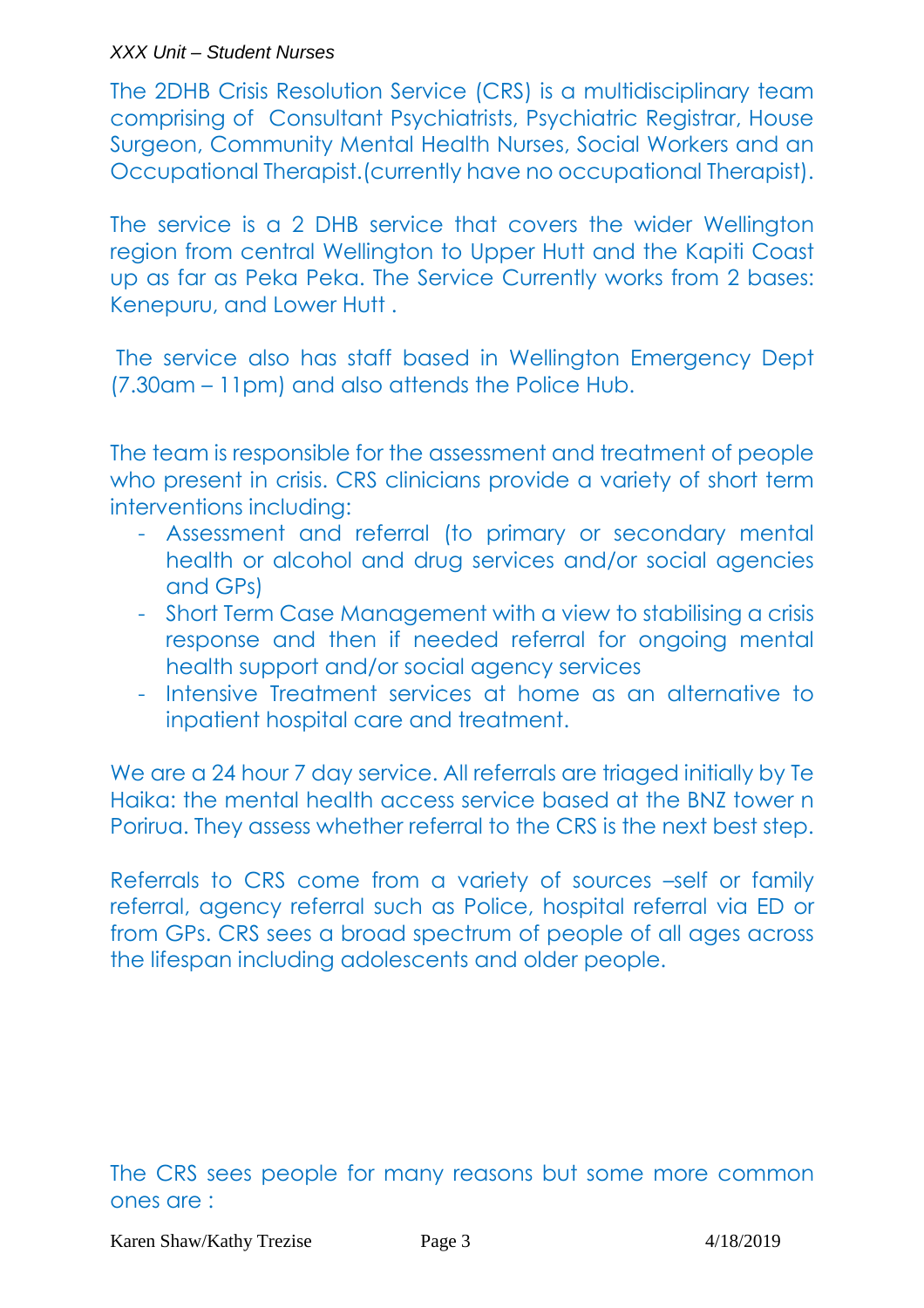- When a person is expressing suicidal ideation. This may be in the context of low mood, anxiety or personal stressors.

- following attempted suicide. Emotional dysregulation secondary to a situation, stress or crisis.

- Following attempted self-harm . For example an adolescent who has been superficial cutting as a result of a lack of emotional regulation skills

- Severe psychiatric symptoms such as hallucinations/delusions and paranoia which may be as a result of the use of illicit substances or the early onset of a psychiatric illness.

- The person has expressed suicidal thoughts in the context of Intoxication from drugs or alcohol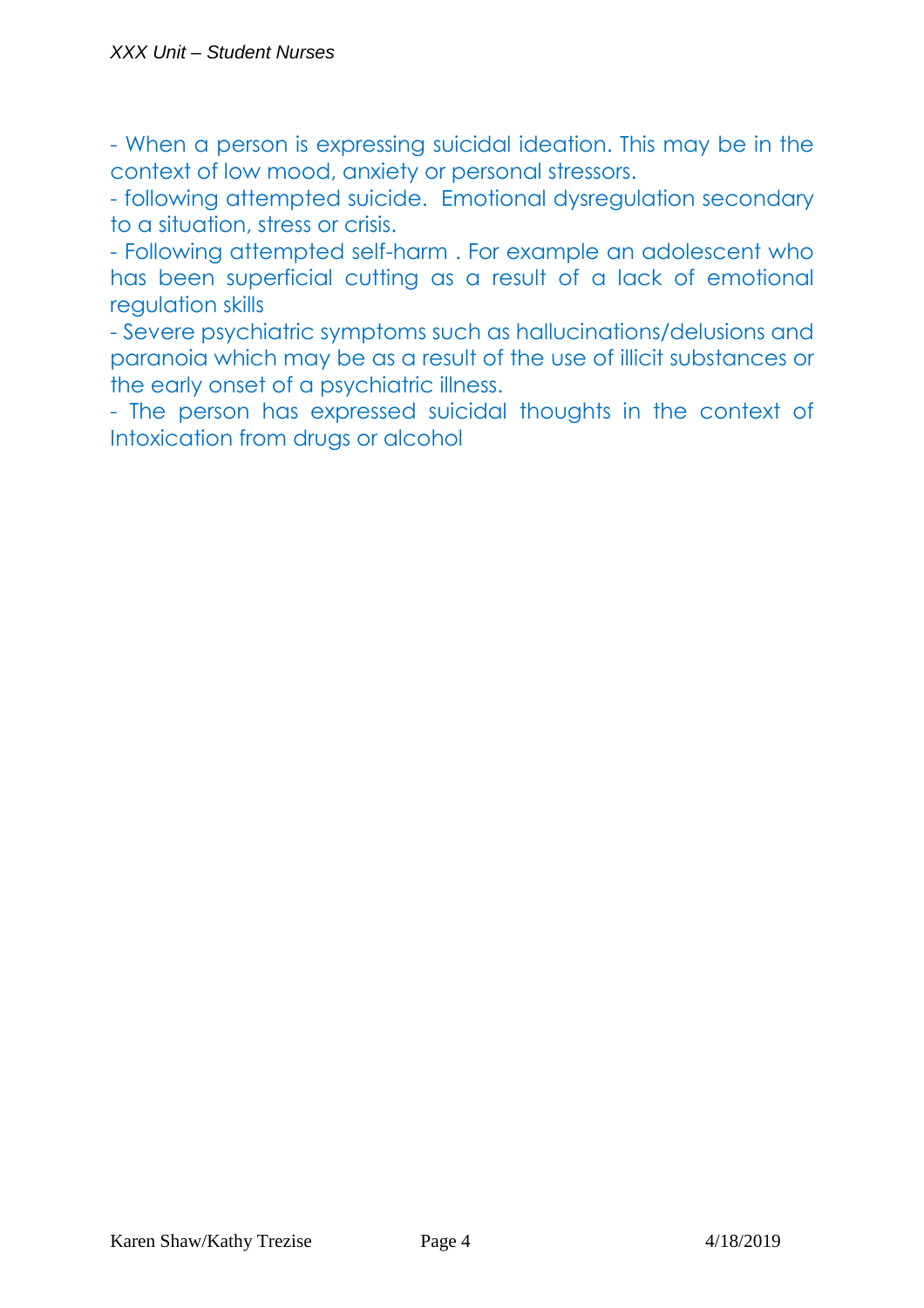#### **Contacts**

This should contain information on all the key contacts for the ward/unit and the preferred method of contact

| <b>XXX Unit</b>       | <b>Main</b><br>contact | <b>Email for main contact</b>       | <b>Phone</b><br>number for<br>ward/Unit |
|-----------------------|------------------------|-------------------------------------|-----------------------------------------|
| <b>Clinical Nurse</b> | <b>Nito Dube</b>       | Nito.dube@ccdhb.org.nz              |                                         |
| <b>Specialist</b>     | (Acting)               |                                     |                                         |
| <b>Team Leader</b>    | <b>Fran Gibb</b>       | Fran.gibb@ccdhb.or.nz               |                                         |
| Day                   | Lynda                  | Lynda.simeona@ccdhb.org.nz          |                                         |
| Coordinator           | <b>Simeona</b>         |                                     |                                         |
|                       | <b>Jo Lambert</b>      | Joanne.lambert@huttvalleydhb.org.nz |                                         |
|                       |                        |                                     |                                         |

Contact the day coordinator about starting your placement

If you are away sick or running late contact for CCDHB placement- KENEPURU -contact the CRS Kenepuru Base (04) 9182278 HVH DHB placement –HUTT -contact the CRS Hutt Base (04 570 9402)

## **Your Preceptor**

You will be allocated one main preceptor who will be responsible for helping you to complete your objectives. We will endeavor to ensure that you mainly work with this preceptor, however, due to shift work this is not always possible. It is your responsibility to ensure the nurse you are working with is aware of your objectives for the day/week.

Given our staff are working shifts and for much of a shift may be off site it is particularly important that you provide evaluations and/or other paperwork to your preceptor in a timely fashion (i.e. not on the due date). Your preceptor will not complete any evaluations if you give it to them on your last days in the team.

If you have any concerns or questions do not hesitate to contact the Clinical Nurse Specialist. 027 7064196)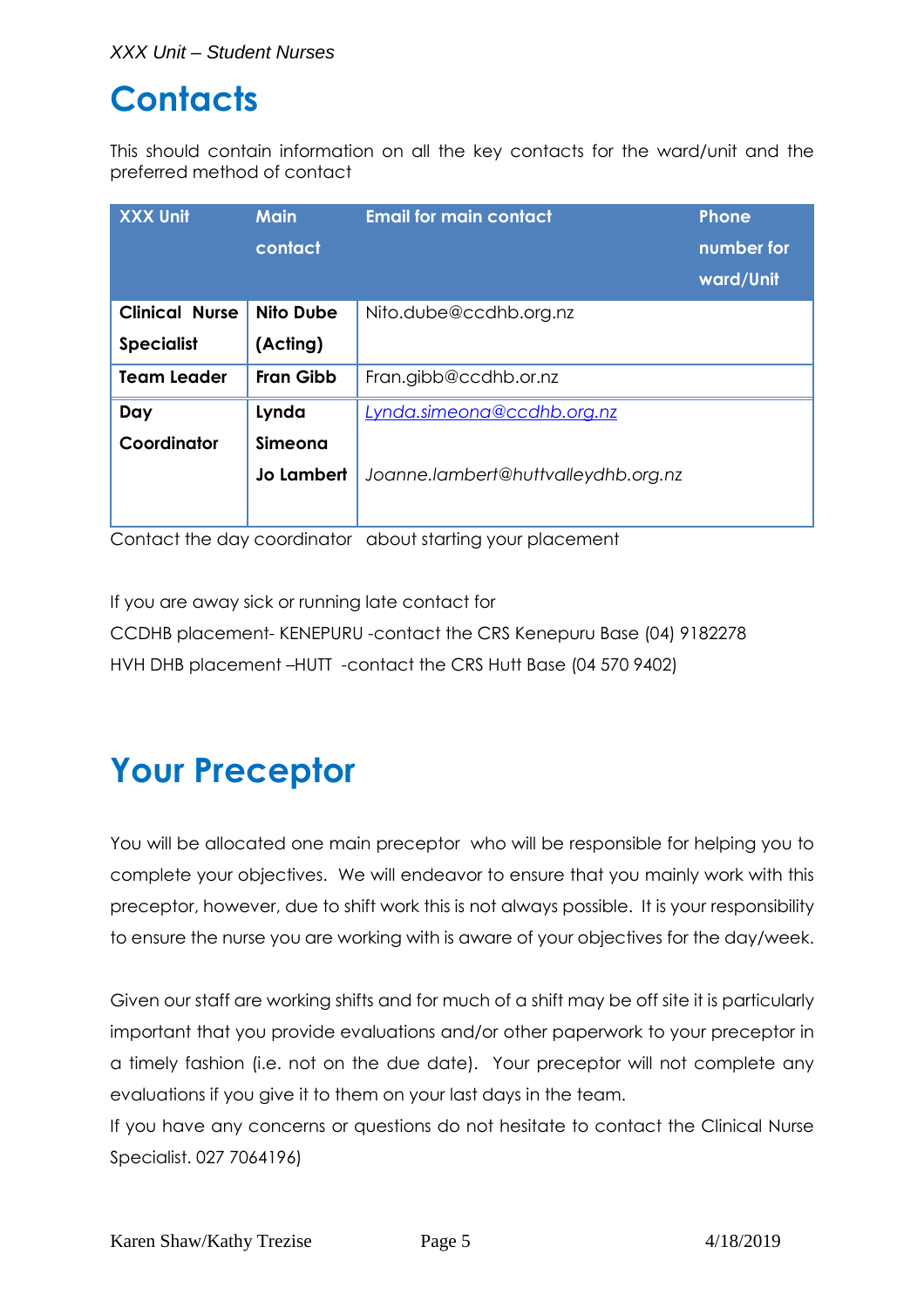## **Your Day**

We do our best to promote a positive learning experience however we are seeing people at times of acute crises so it is not always appropriate for students to be present during assessments nor are there many tasks or activities that we can delegate to you so much of the placement is observation and completing paperwork under supervision.

 The decision to allow students to be present is made by the CRS staff member in consultation with the client and /or taking into account the client's mental state, level of vulnerability and safety considerations. When you are unable to participate it is important that you are prepared for self-directed study.

#### **Meals**

Overall having your own "travelling" lunch is likely to be the best option. CRS staff are often out and about. This can give you opportunities to pick up lunch while you travel between jobs but is not guaranteed. It's important to stay hydrated while you work so having a water bottle on hand is recommended.

Hutt – Hutt hospital has a cafeteria in the corridor on the floor below CRS/CL teams which services a range of hot and cold options – sandwiches, sushi, filled rolls, salads and bottled water. There is also a coffee shop in the clock tower building.

Kenepuru – Kenepuru hospital has a coffee shop located in the main entrance and a cafeteria ground floor of the main hospital block, the cafeteria has a limited range of hot and cold foods/drinks,

Wellington – Wellington hospital has a cafeteria (VIBE) on the ground floor of the WSB block which provides a range of hot and cold foods/drinks and there is also a café in the Medical School first floor. There are two coffee outlets – the one in the main hospital entrance and one on the first floor of the GSB building.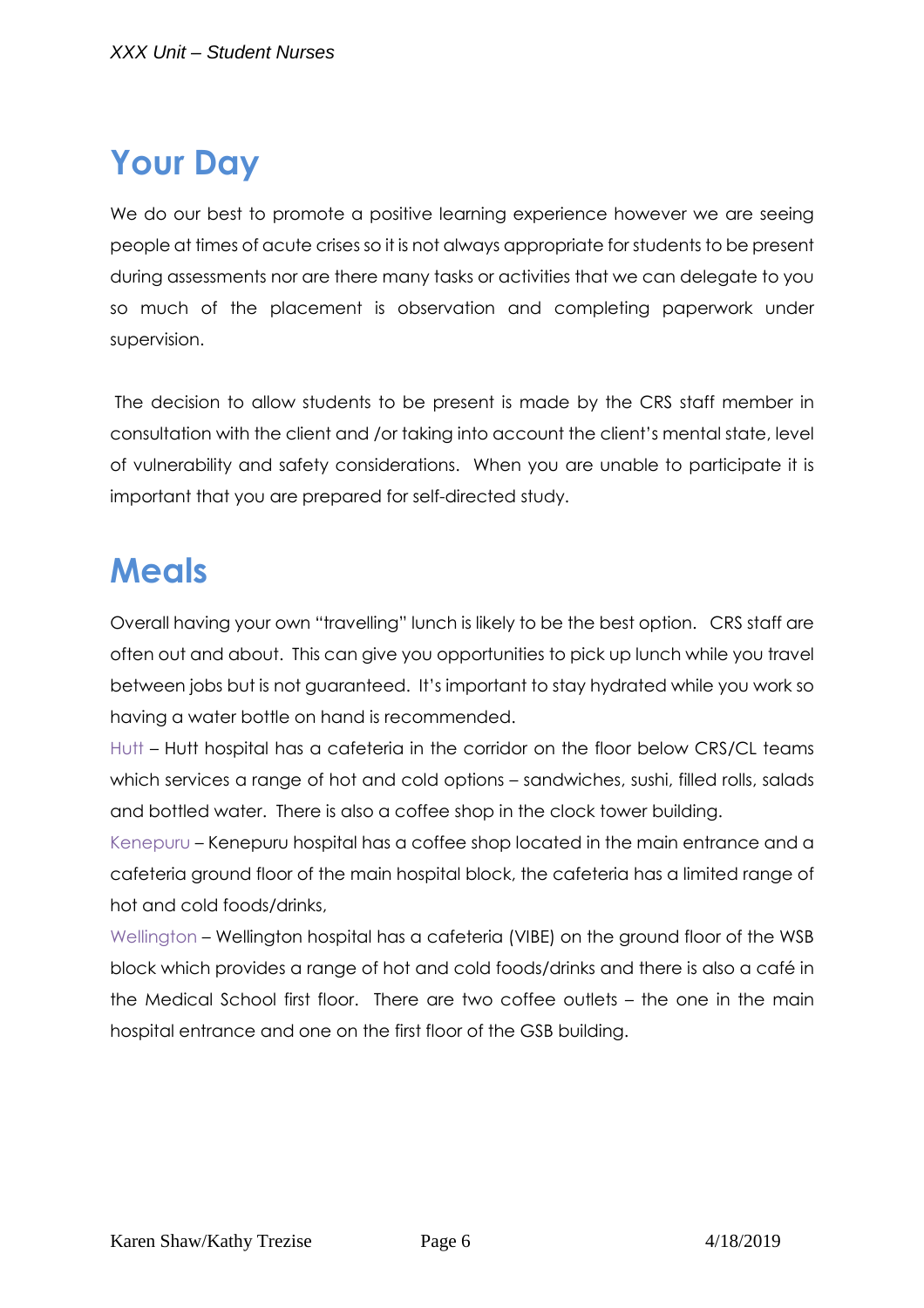## **Expectations of the Student Nurse while on placement at CRS.**

The shifts for placement are

| Morning   | $\therefore$ 07.30 hrs to 16.00 hrs |
|-----------|-------------------------------------|
| Afternoon | $: 14.30$ hrs to 23.00 hrs          |

We have a few expectations of student nurses working in the CRS:

- $\cdot$  It is expected that you arrive on time for your shift and if you are going to be late or you are unwell and cannot come to call the unit on *9182280*
- You must complete the full shift that you are allocated to work if you are unable to do so please discuss this with your nurse, preceptor or nurse educator. A lot of learning occurs at quiet times and by observation at CRS.
- $\cdot$  It is important for your preceptor or the nurse you are working with that he/she is aware of your objectives
- You must wear your name badge at all times whilst at CRS
- Dress needs to be casual and conservative. Sensible footwear is essential and important given on any day you may be out and about a lot and jewelary particularly neckwear is not recommended
- If you are not achieving your objective please see the CNS or your preceptor (before the last week in the unit)
- If you have any concerns or worries about the work or the service please see your CNS when these occur. If the CNS is not on site please email or call on the cell number provided.
- Please ensure all documentation you need to complete for the polytechnic/university is accomplished before the last days in the unit – your preceptor will not complete any paper that is given to him or her if it is given in the last few days of your placement
- \* Remember to be prepared for self directed learning /study for times when we are unable to involve you directly in assessment or treatment.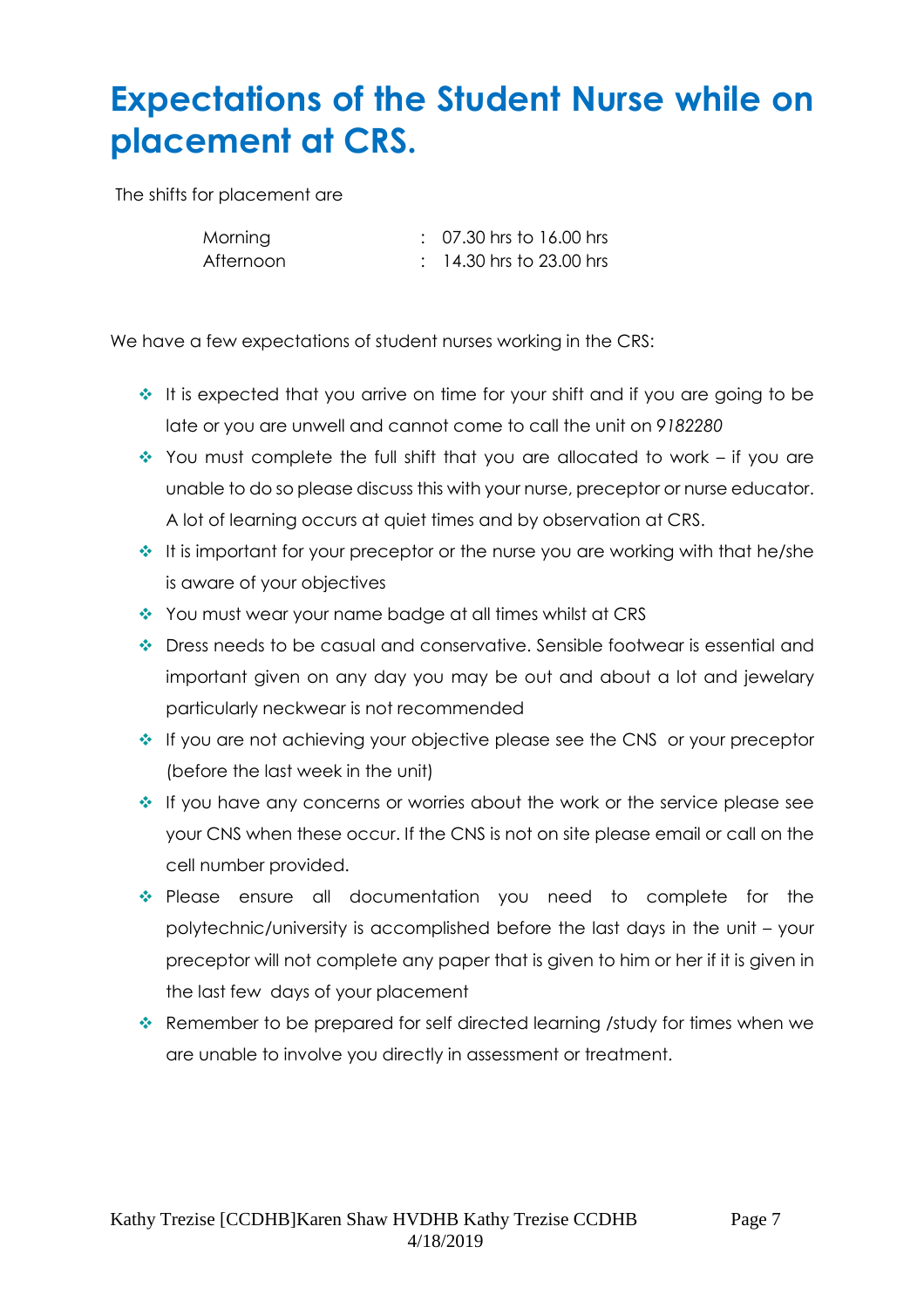### **Safety Measures at CRS**

Always inform the shift coordinator (this is the person coordinating the day's work not the Day Coordinator ) when you leave the base

HUTT & KENEPURU In the event of a cardiac arrest please a get a colleague to dial 777 and begin CPR

In the event of a fire an extinguisher is located HUTT – main CRS hallway KENEPURU - the administrators office .

If a fire alarm is activated you must leave the building

KENEPURU - by the side entrance and take instruction for the fire officer in the yellow hat

HUTT – By the main corridor, down the stairwell over to the carpark straight opposite the clock tower.

There are back entrances to both HUTT and KENEPURU SITES - For security reasons always shut the back door behind you.

If there is any kind of security incident on site, unless you are asked to do otherwise, please remove yourself as soon as it is practical to do so to a safe place within the building until the matter is resolved. Follow any instructions issued by CRS staff.

IF DIRECTED TO CALL SECURITY AT EITHER HUTT OR KENEPURU DAIL 777 IF YOU ARE IN A PERSONS HOME OR COMMUNITY AND POLICE ARE REQUIRED DIAL 111

### **Ethical Safety**

As with many services we are seeing people when they are in crisis and when they are feeling vulnerable. Mental health issues still continue for many people to have a stigma attached and issues of confidentiality are often of paramount concern to mental health service consumers.

There are many potential ethical issues when working in mental health but one that students can find tricky is when you find yourself unexpectedly present at the assessment or treatment or MDT discussion of a client that you find you know personally or are related to.

It is very important for both your and the clients safety that you identify this to your preceptor or supervising staff member on the shift and discuss whether it is advisable not to participate. **It can be wise to remove yourself immediately from the assessment, treatment or discussion to start with until you have had the opportunity to discuss the situation with staff /your preceptor /Day Coordinator or CNS –whoever is the most easily available.**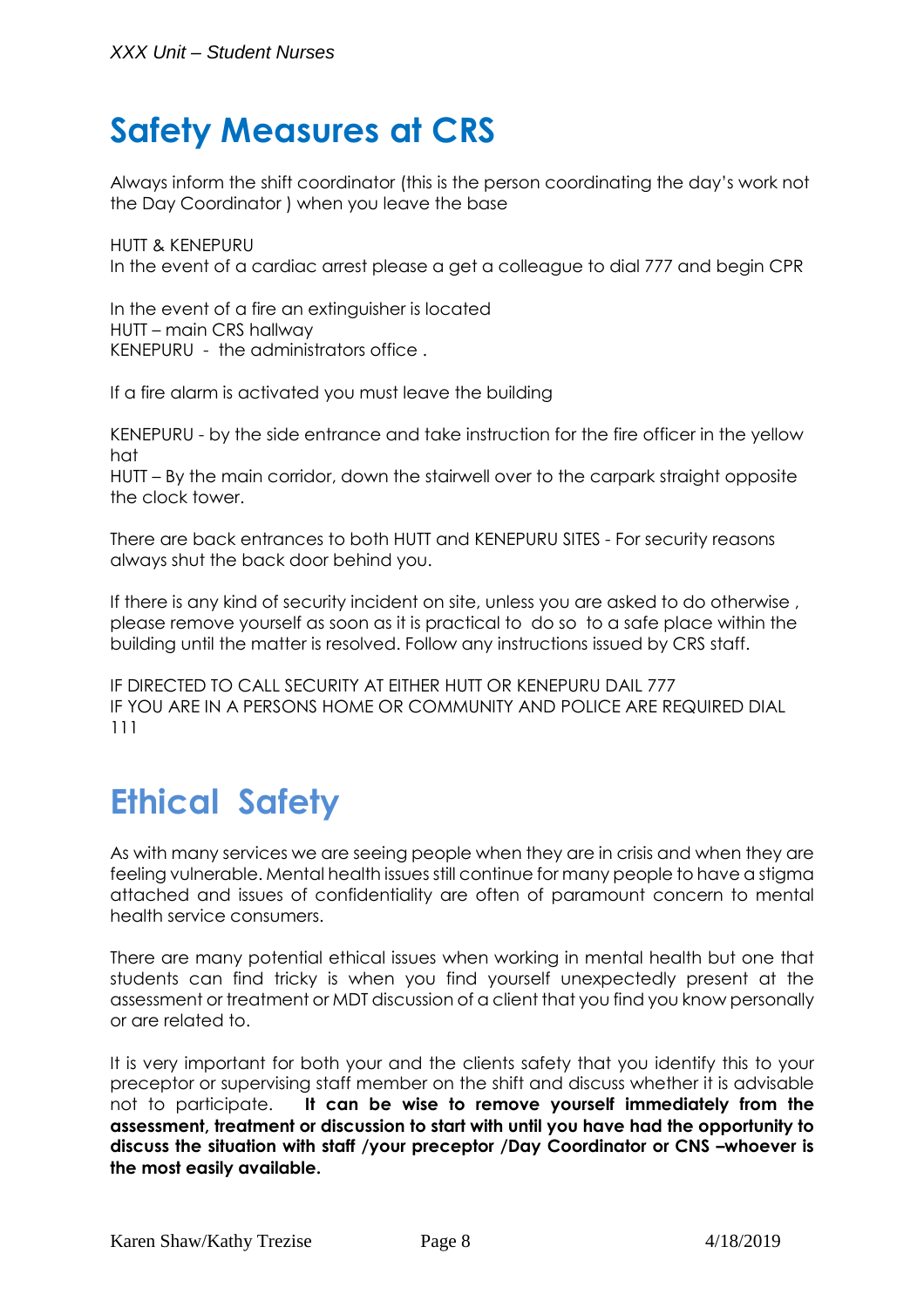#### **ORIENTATION**

This list is designed to help you become familiar with the environment, administrative and clinical tasks so you have a basic understanding of how our day functions and where items can be found but is by no means exhaustive.

|          | <b>Environmental</b>                    |          | <b>Systems</b>               |
|----------|-----------------------------------------|----------|------------------------------|
| $\Box$   | Where to store your bags                | $\Box$   | How it all works             |
| $\Box$   | Car parking                             |          |                              |
| ⊔        | <b>Toilets</b>                          | $\Box$   | <b>Client files</b>          |
| $\Box$   | <b>Exits</b>                            | $\Box$   | Cars/fuel/parking            |
| $\Box$   | Phones and work stations                | ⊔        | EHR pathway                  |
| $\Box$   | Kitchen/tearoom                         | $\Box$   | <b>Referrals</b>             |
| $\Box$   | Administrators office                   | $\Box$   |                              |
|          | Interview rooms                         |          | <b>Safety and Security</b>   |
|          | Team meeting room                       | $\sqcup$ | Confidentiality              |
| $\Box$   | Crises respite occupancy board          | $\Box$   | Fire alerts                  |
| $\Box$   | Acute case management board             | $\Box$   | Emergency plan               |
| $\sqcup$ | Daily work board                        | $\Box$   | 777 v 11 1 number - when to  |
|          |                                         |          | use which                    |
| $\Box$   | Coordinator/Team Leader office          | $\sqcup$ | Managing visitors            |
| $\Box$   |                                         | $\Box$   | Privacy                      |
| $\Box$   | <b>Clinical Nurse Specialist office</b> | $\Box$   |                              |
| ⊔        | Staff cafeteria                         | $\Box$   | <b>Administrative</b>        |
| $\Box$   | Coffee shop                             | $\Box$   | Who's who                    |
| $\Box$   | Te Haika (BNZ Tower)                    | $\Box$   | How does CRS fit within the  |
|          |                                         |          | <b>Mental health Service</b> |
|          | Acute Resource Coordinator              |          |                              |
|          | (BNZ Tower)                             |          |                              |
| $\sqcup$ | Shuttle service (Kenepuru)              |          |                              |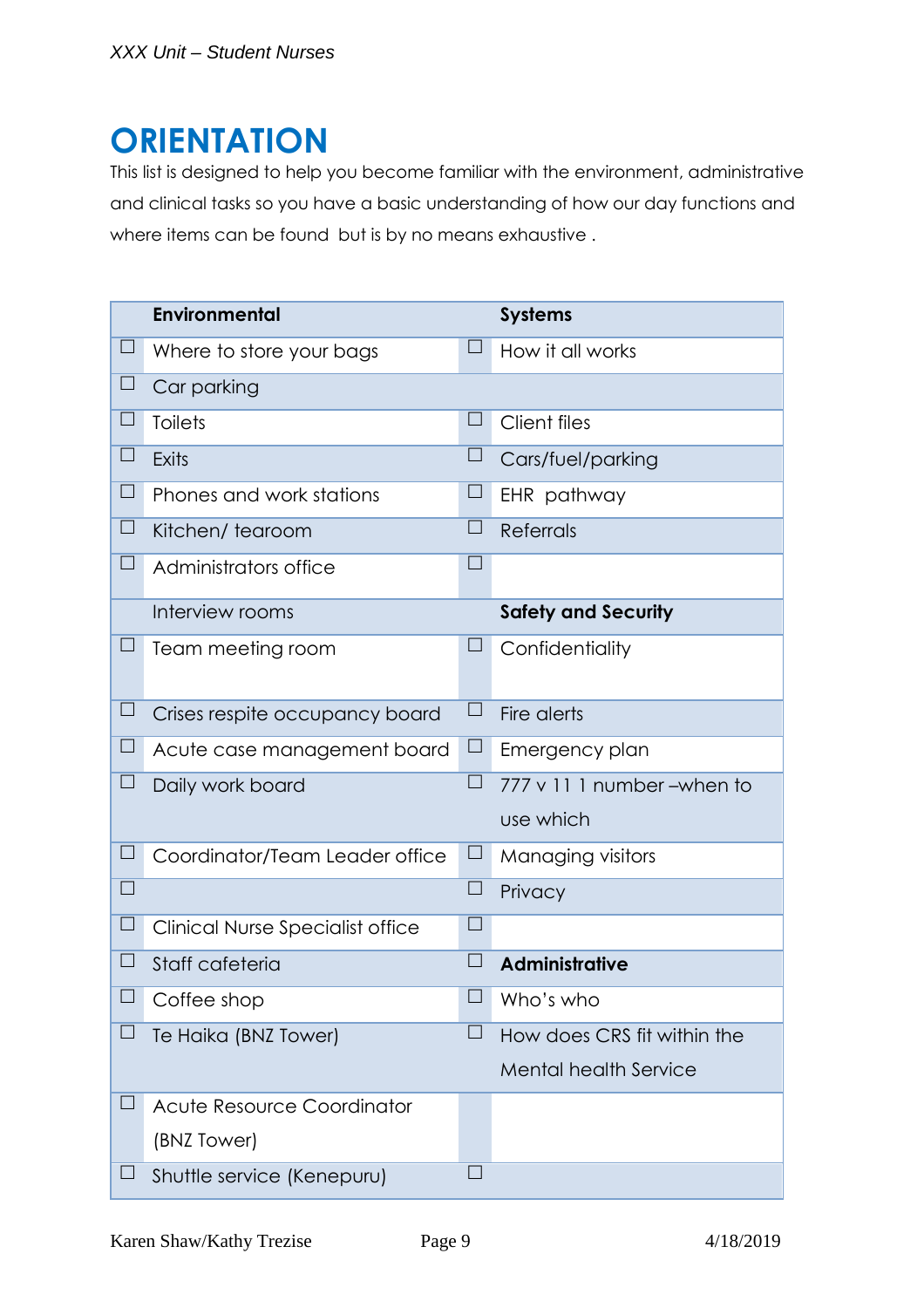## **Objectives**

To have the ability to complete a risk assessment and Plan of care in conjunction with a CRS clinician

To observe crises assessments and treatment planning

To be an active participant in MDT meetings by presenting the findings of an assessment in a clear, concise and professional manner

To become familiar with the Electronic Health Record System

To be aware of the referral process at CRS and gain confidence in referring clients to appropriate service

To gain an understanding of the multidisciplinary team

To become familiar with the referral criteria and treatment regimens offered for the differing areas of service these being Assessment and Referral, Brief Case Management and Intensive Home Treatment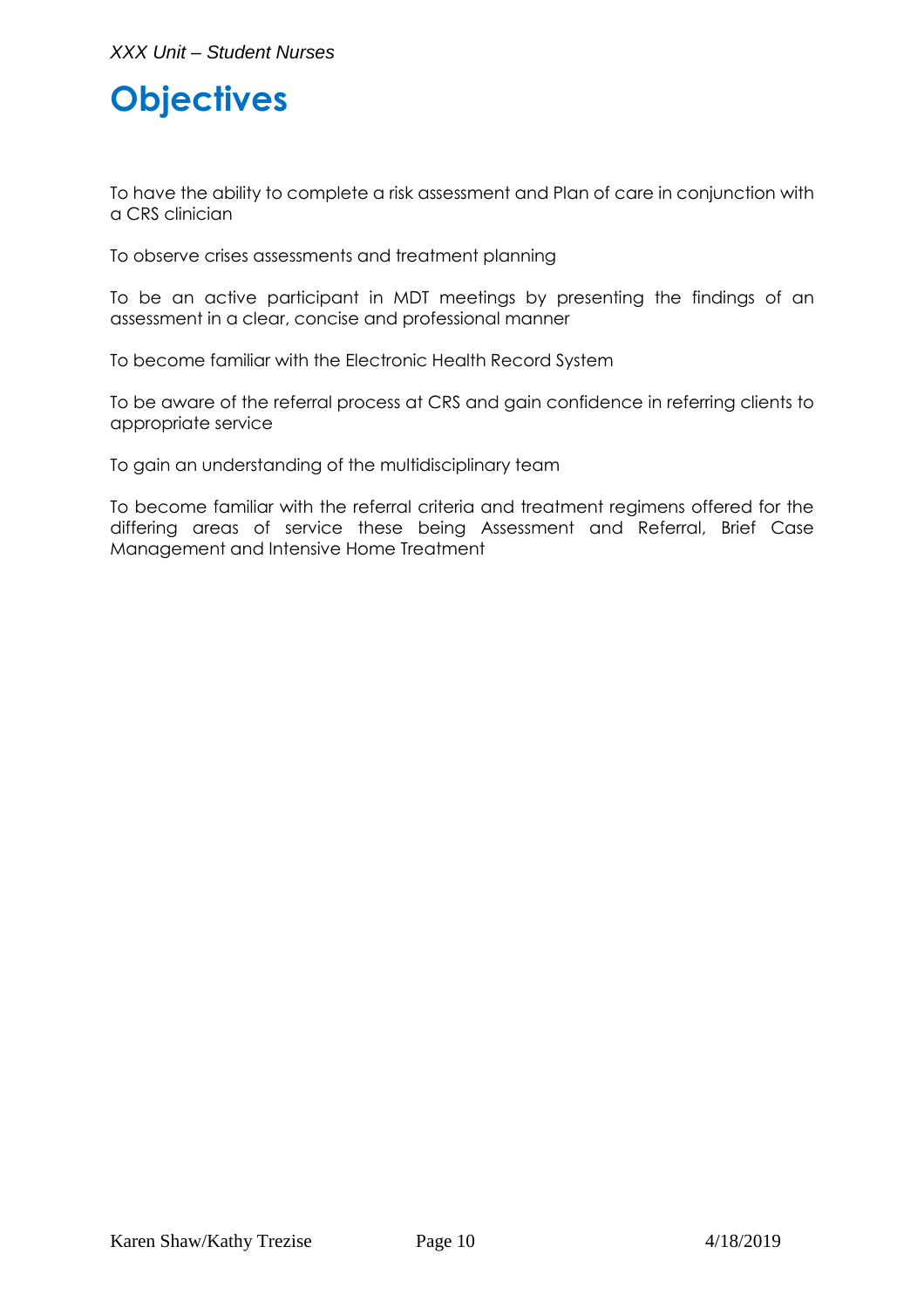## **Common Presentations to CRS**

- Acute relapse of major mental illness
- Severe depression and/or anxiety
- Chronic or acute self harm including overdose
- Emotional distress , depressed mood and/or anxiety/panic or self harm /suicidal ideation with underlying social stressors
- Suicidal ideation
- Expressions of suicidal intent on the background of traumatic events or alcohol or drug intoxication or distress management deficits
- Out of area Mental Health Clients who arrive in Wellington with no support

#### **MENTAL HEALTH ACT**

During your placement you may come across the Mental Health Act being used by staff. This is a legal process that can be used to force people to receive assessment and treatment for a mental health disorder.

To be treated under this act you must have a mental disorder, that meets the following criteria *an abnormal state of mind (whether of a continuous or an intermittent nature), characterised by delusions, or by disorders of mood or perception or volition or cognition, of such a degree that it – (a) poses a serious danger to the health or safety of that person or of others; or (b) seriously diminishes the capacity of that person to take care of himself or herself* 

The Act is administered by Duly Authorized Officiers (DAO). Most CRS staff are either a DAO or in training to be one . A DAO is the best person to explain more about the Act but in brief the process is as follows

**Section 8a** Client is seen by someone –could be family, CRS staff, Community staff, Police , ED staff etc . This has to be within 3 days . They fill out an application for the person to be assessed.

**Section 8b** A doctor sees the person and decides to support the 8A application or not. If the doctor thinks they have a mental health difficulty and that there is no other physical health explanation for the behavior/condition.

**Section 9** A DAO explains to the person that they are now a proposed patient under the Mental health Act and must now see a Consultant Psychiatrist. The DAO must also give them a copy of their rights and explain them.

**Section 10/11 A Consultant Psychiatrist sees the person and determines if they meet the criteria for compulsory assessment and treatment** 

Another relatively common section of the Mental Health Act is **Section 109** which gives the Police powers to pick up people who are in public places who appear to be mentally disordered and have them assessed.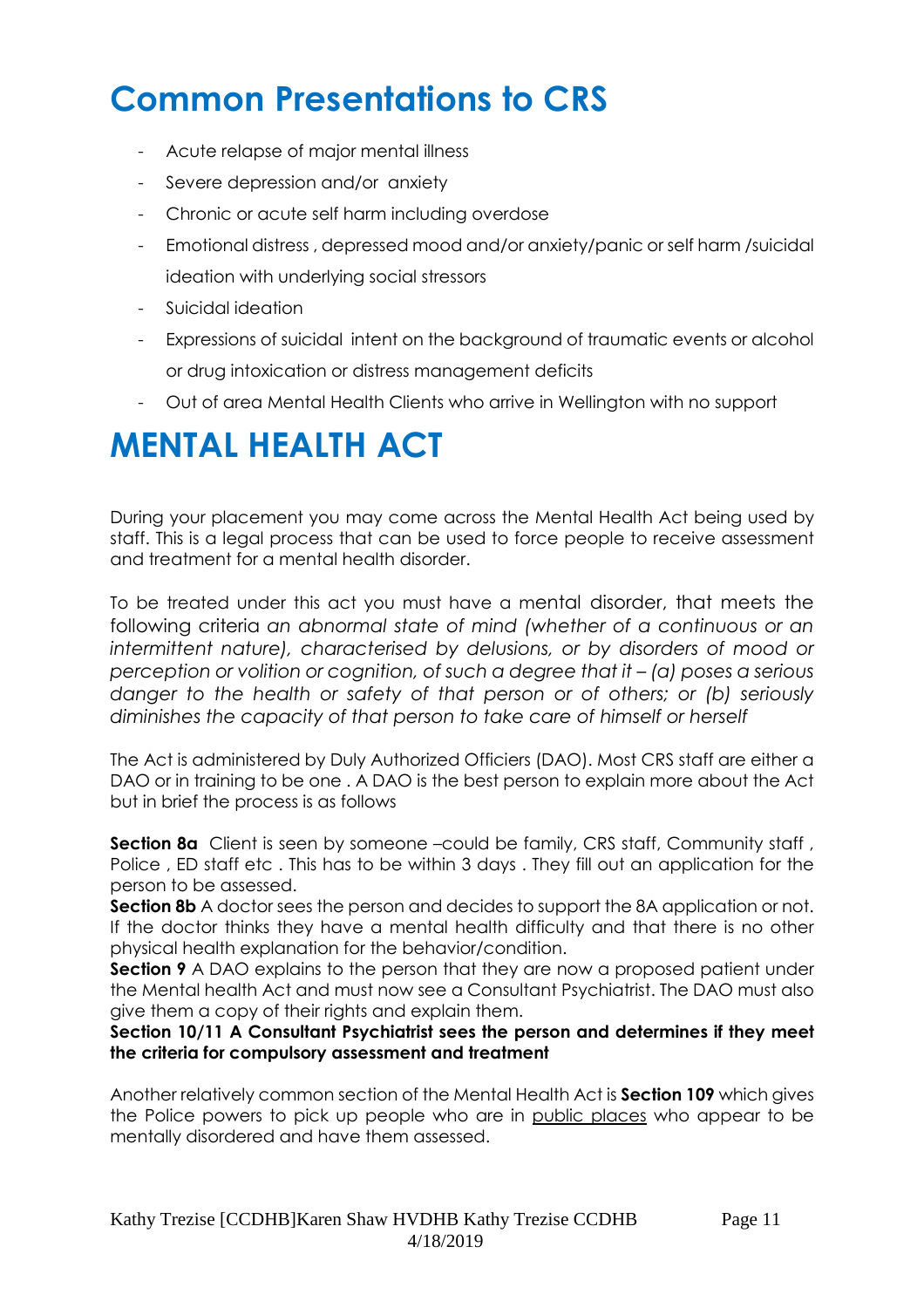### **Common Medications**

- Anti psychotics -Olanzapine, Quetiapine, Risperidone.
- Anxiolytics Benzodiazepines- Lorazepam, Diazepam Clonazepam, Propanalol.
- Mood stabilizers- Lithium Carbonate, Sodium Valproate,
- Sleep Hygiene Zopiclone.
- Antidepressants- Predominantly Selective Serotonin Reuptake Inhibitors (SSRI)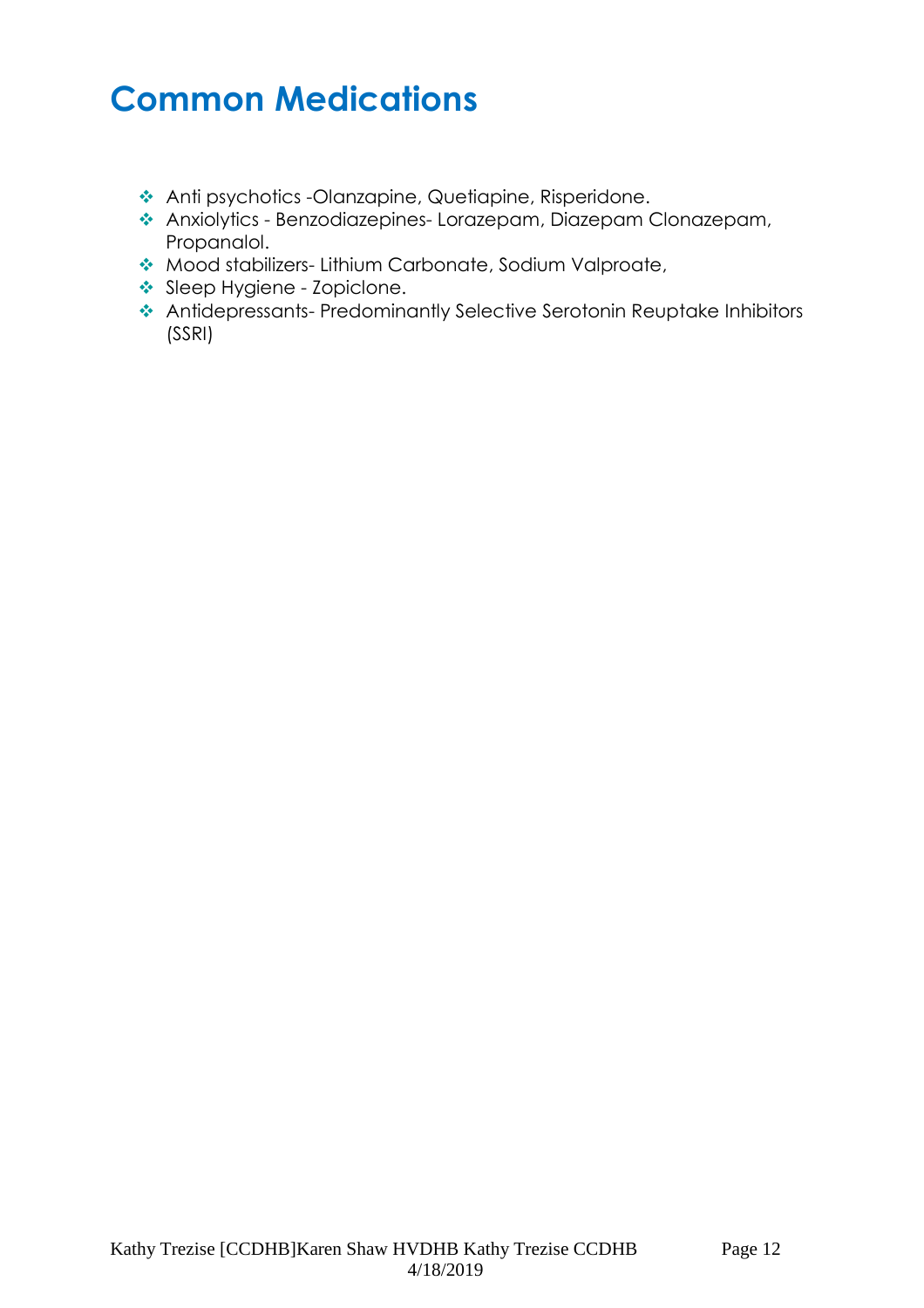#### **Pre-reading/Resources**

Assessment and Management of people at risk of suicide (2003) by the New Zealand Guidelines Group.

Roberts Seven Stage Intervention Crisis Model (1990)

Guidelines for Clinical Risk Assessment and Management (Ministry of Health 1998) access through MoH website